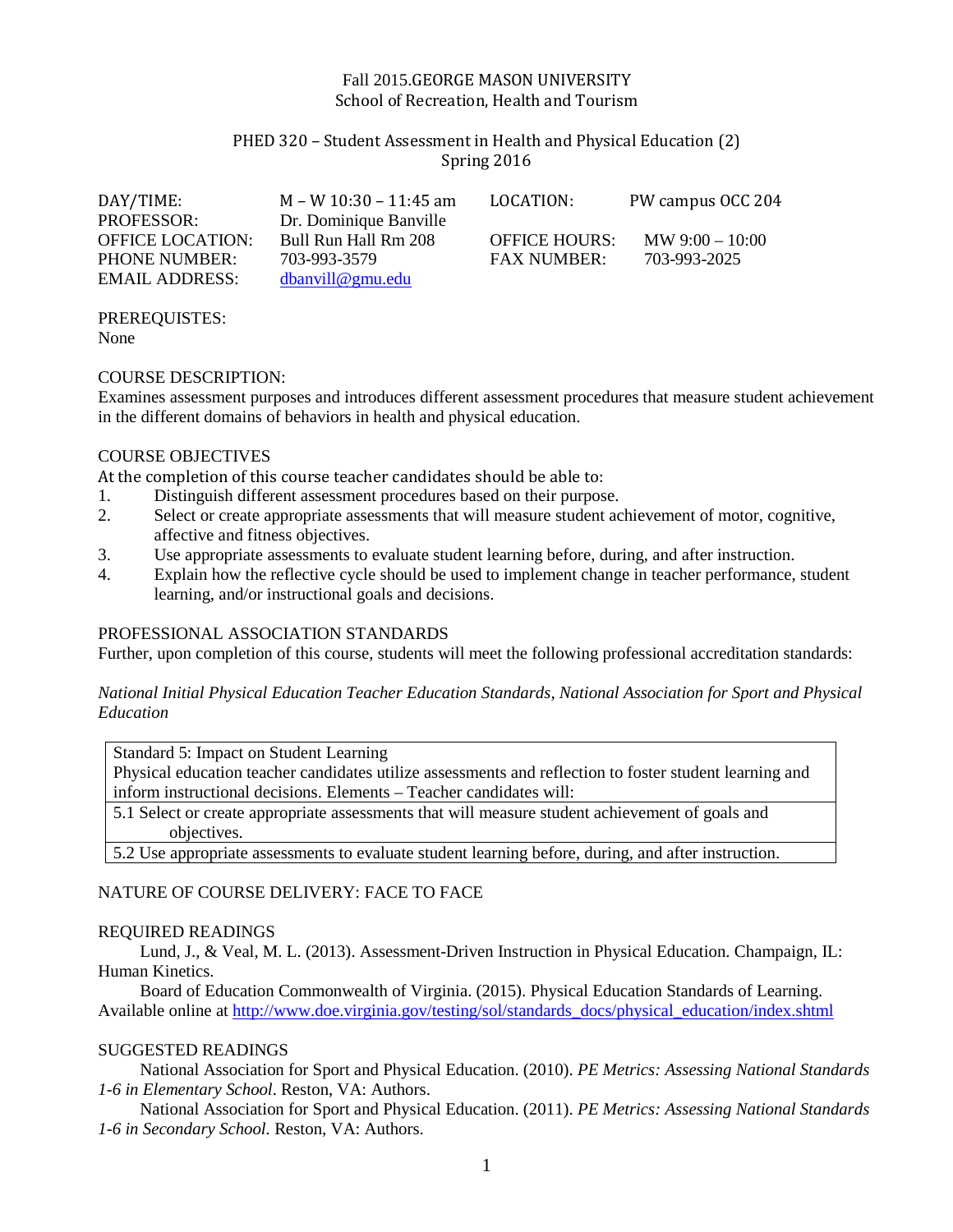Society of Health and Physical Educators (SHAPE) America. (2014). *National Standards & Grade-Level Outcomes for K-12 Physical Education*. Champaign, IL: Human Kinetics.

## ACADEMIC INTEGRITY

GMU is an Honor Code university; please see the [Office for Academic Integrity](http://oai.gmu.edu/?_ga=1.211278615.325810173.1323885705) for a full description of the code and the honor committee process. The principle of academic integrity is taken very seriously and violations are treated gravely. What does academic integrity mean in this course? Essentially this: when you are responsible for a task, you will perform that task. When you rely on someone else's work in an aspect of the performance of that task, you will give full credit in the proper, accepted form. When in doubt (of any kind) please ask for guidance and clarification.

## EVALUATION

- 1. Assignments (5  $\textcircled{a}$  10 pts = 50 pts) Various assignments will have to be done either prior to class or during class. Due dates are indicated in the Tentative Class Schedule. Separate documents will describe the requirements for these assignments.
- 2. Project (150 pts) A unit plan that will include various elements including motor, cognitive, affective and fitness assessments will be designed for a specific activity and grade level assigned in class at the beginning of the semester. A separate document will describe in details the requirements for the project.
- 3. Exams
	- a) Mid term 50 pts

The mid-term will include content covered from the beginning of the semester until the time of the exam. Questions will be a mixed of true/false, multiple choice and short answers.

b) Final 50 pts

The final will be partially cumulative. The content to be included will be shared with the students prior to the exam. Questions will be a mixed of true/false, multiple choice and short answers.

### *Grading Scale*

|  | $290-300 = A + 280-289 = A$ $270-279 = A - 260-269 = B + 250-259 = B$ $240-249 = B - 250$ |  |
|--|-------------------------------------------------------------------------------------------|--|
|  | $230 - 239 = C + 220 - 229 = C$ $210 - 219 = C - 180 - 209 = D$ $\langle 180 = F$         |  |

### *Attendance Policy*

In accordance with the GMU Attendance Policies (University catalog, 2004-2005 p.33), "Students are expected to attend the class periods of the courses for which they register. In-class participation is important to the individual student and to the class as a whole. Because class participation may be a factor in grading, instructors may use absence, tardiness or early departure as de facto evidence of non-participation."

### **The following scale will be used**

- o Two (2) absences are permitted
- o Two (2) "tardies"\*= 1 absence<br>  $\circ$  Two (2) "early departures"\* = 1
- o Two (2) "early departures"  $= 1$  absence<br>
o 3-4 absences = 10 grade points
- $3-4$  absences  $= 10$  grade points
- $\circ$  5 absences or more = 15 grade points

\*Attendance is taken at 10:30 am. A student will be considered late once attendance has been taken. Leaving more than 10 minutes before the end of the class will be considered an early departure.

#### Tentative Course Schedule\*

| Date  | Topic                                                    | <b>Readings/Assignment Due</b>                            |
|-------|----------------------------------------------------------|-----------------------------------------------------------|
| 01/20 | Class protocols, Review of Syllabi – Intro to Assessment |                                                           |
| 01/25 | Introduction to Assessment                               | Lund & Veal Chapter 1<br><b>Assignments #1 Case Study</b> |
| 01/27 | National and State Standards of Learning                 | Lund & Veal Chapter 2<br><b>Assignement #2 VA SOL</b>     |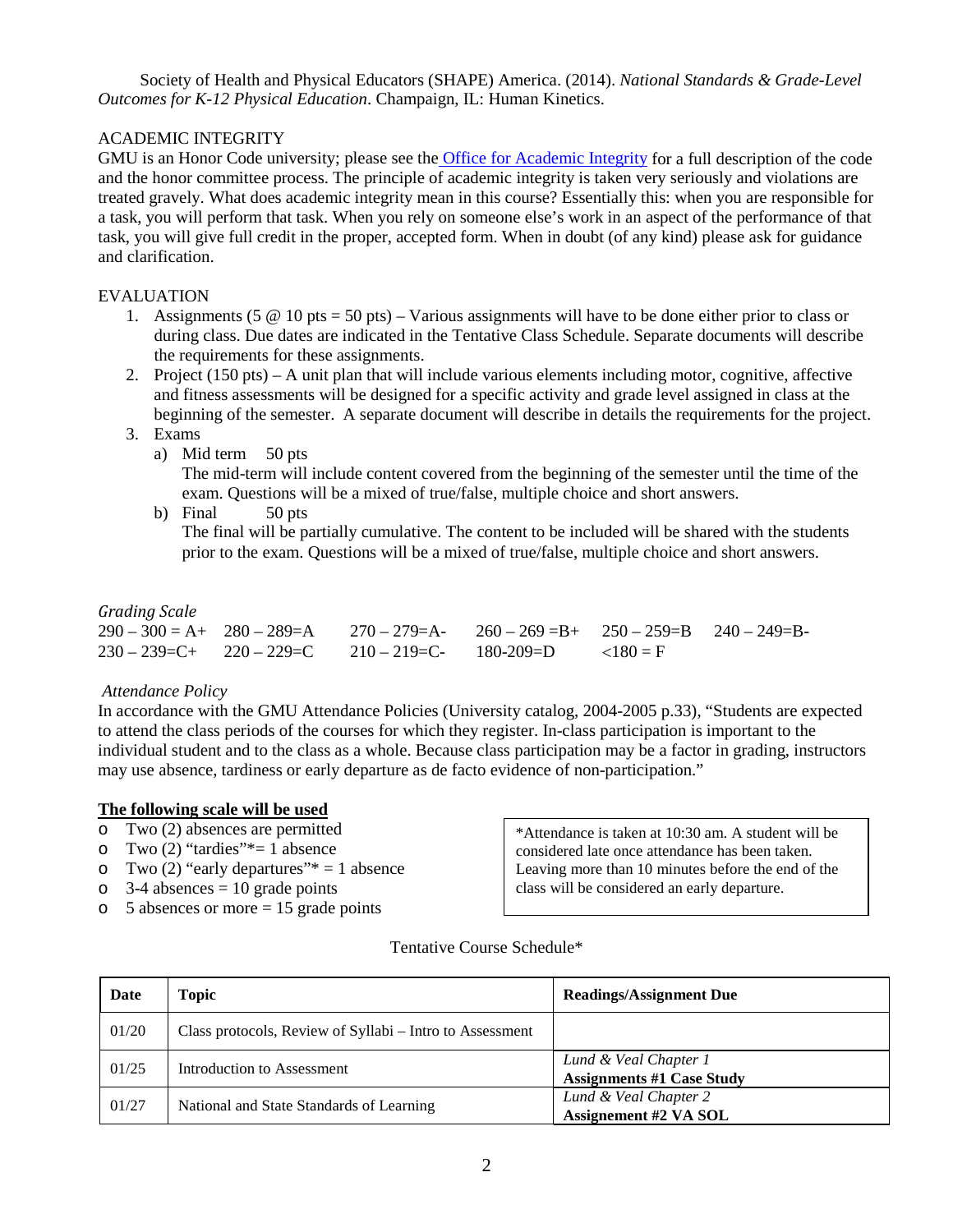| Date  | <b>Topic</b>                                 | <b>Readings/Assignment Due</b>                                      |  |
|-------|----------------------------------------------|---------------------------------------------------------------------|--|
| 02/01 | Planning related to Assessment               | Lund & Veal Chapter 2                                               |  |
| 02/03 | Focusing the content of a unit               | Lund & Veal Chapter 3                                               |  |
| 02/08 | Writing and using Rubric                     | Lund & Veal Chapter 4                                               |  |
| 02/10 | Writing and using Rubric                     | <b>Assigned Readings</b>                                            |  |
| 02/15 | Presentation/Experimentation                 | <b>Assignment #3 Rubric</b>                                         |  |
| 02/17 | Which Assessment to use, When, and How?      | Lund & Veal Chapter 5-6                                             |  |
| 02/22 | Writing Learning Objectives - A review       | Lund & Veal Chapter 7                                               |  |
| 02/24 | <b>Psychomotor Assessment Tools</b>          | Lund & Veal Chapter 8                                               |  |
| 02/29 | <b>Psychomotor Assessment Tools</b>          | <b>Assigned Readings</b>                                            |  |
| 03/02 | <b>Psychomotor Assessment Tools</b>          | <b>Assigned Readings</b>                                            |  |
| 03/14 | Mid-Term                                     |                                                                     |  |
| 03/16 | Presentations/Experimentation                |                                                                     |  |
| 03/21 | <b>Cognitive Assessment Tools</b>            | Lund & Veal Chapter 9s                                              |  |
| 03/23 | <b>Cognitive Assessment Tools</b>            | <b>Assigned Readings</b>                                            |  |
| 03/28 | Presentations/Experimentation                |                                                                     |  |
| 03/30 | <b>Affective Assessment</b>                  | Lund & Veal Chapter 10                                              |  |
| 04/04 | <b>Affective Assessment</b>                  | <b>Assigned Readings</b>                                            |  |
| 04/06 | Presentations/Experimentation                |                                                                     |  |
| 04/11 | <b>TBD</b>                                   |                                                                     |  |
| 04/13 | <b>Fitness Assessment</b>                    | <b>Assigned Readings</b><br><b>Assignment #4 Fitness Assessment</b> |  |
| 04/18 | <b>Using Assessment Data</b>                 | Lund & Veal Chapter 11                                              |  |
| 04/20 | Using Assessment Data to Assign a Fair Grade | Lund & Veal Chapter 13<br><b>Assignment #5 Grading System</b>       |  |
| 04/25 | <b>TBD</b>                                   |                                                                     |  |
| 04/27 | Managing Assessment and Becoming an Assessor | Lund & Veal Chapter 12 & 14<br><b>Semester Project Due</b>          |  |
| 05/02 | Review                                       |                                                                     |  |

\* Subject to Change

FINAL: Per Final Exam Schedule, Wednesday May 4, 2010, 10:30 – 1:15 pm